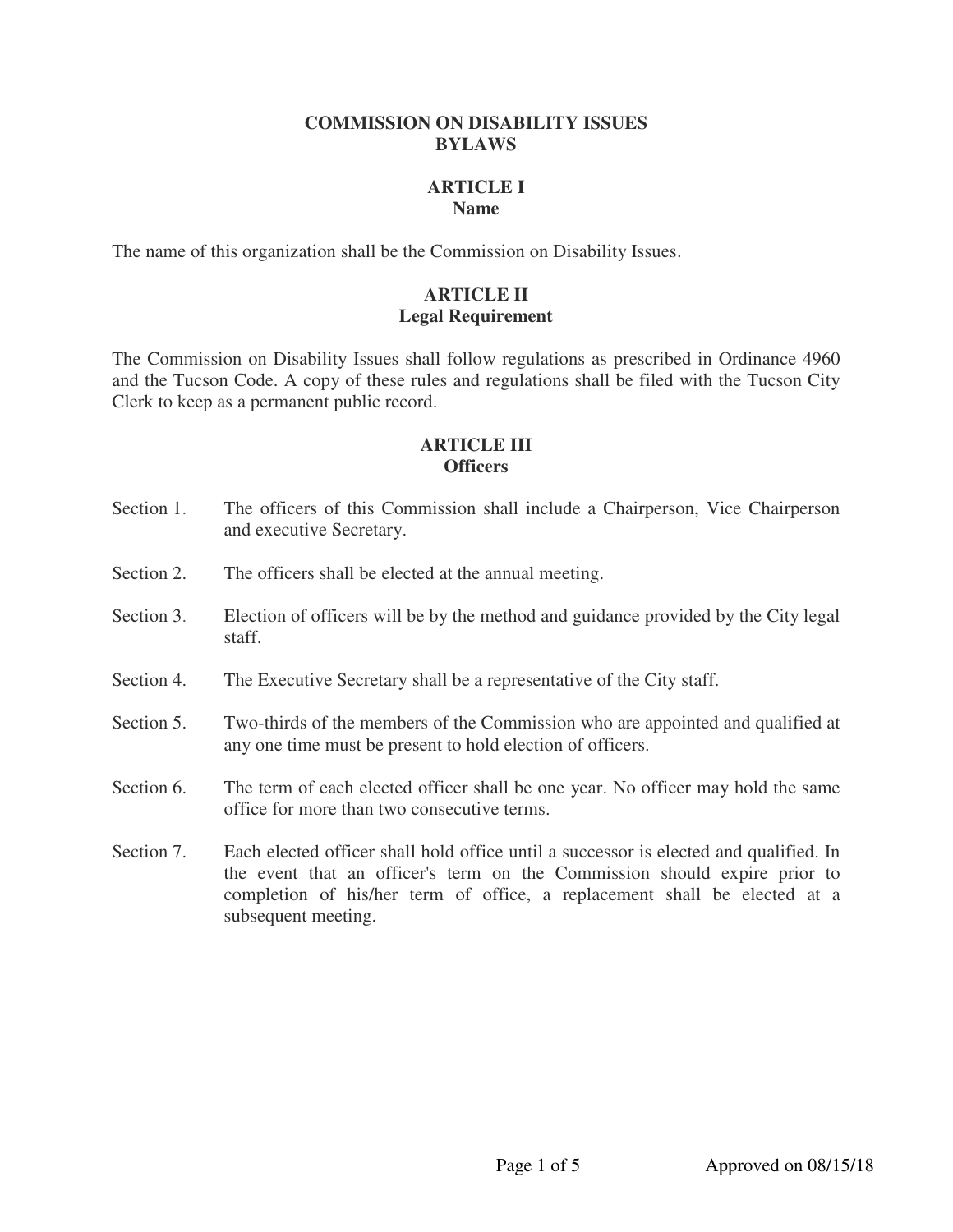### **ARTICLE IV Duties of Officers**

Section 1. The Chairperson shall:

- A. Preside at meetings of the Commission and ensure meetings are in compliance with all rules governing the Commission.
- B. Ensure that standing committees and other committees are established and chaired and that their tasks are expeditiously and effectively performed.
- C. Serve as an ex-officio member of all committees with the exception of a nominating committee.
- D. Be a spokesperson for the Commission.
- E. Take responsibilities to implement the functions of the Commission as authorized by Ordinance No. 4960, or as authorized by the Commission.
- F. Prepare an annual report due in February of each year.
- Section 2. The Vice-Chairperson shall:
	- A. Perform the duties of the Chairperson during absences.
	- B. Act in an advisory capacity to the Chairperson and perform such functions as assigned by the Chairperson.
	- C. Serve as liaison person with the Executive Secretary and ensure that secretarial duties are accomplished in the absence of the Executive Secretary or his/her designee.
- Section 3. The Executive Secretary shall:
	- A. Attend to correspondence of the Commission; send out notices required; attend meetings of the Commission; scrutinize all matter for compliance with the requirements of Ordinance No. 4960 and the Tucson City Code; keep the minutes of the proceedings showing the vote of each member; maintain accessible files; and supervise the clerical work of the Commission.
	- B. As instructed by the Commission, send a copy of each meeting's minutes to all members of the Commission.
	- C. Perform such duties as designated by the Chair.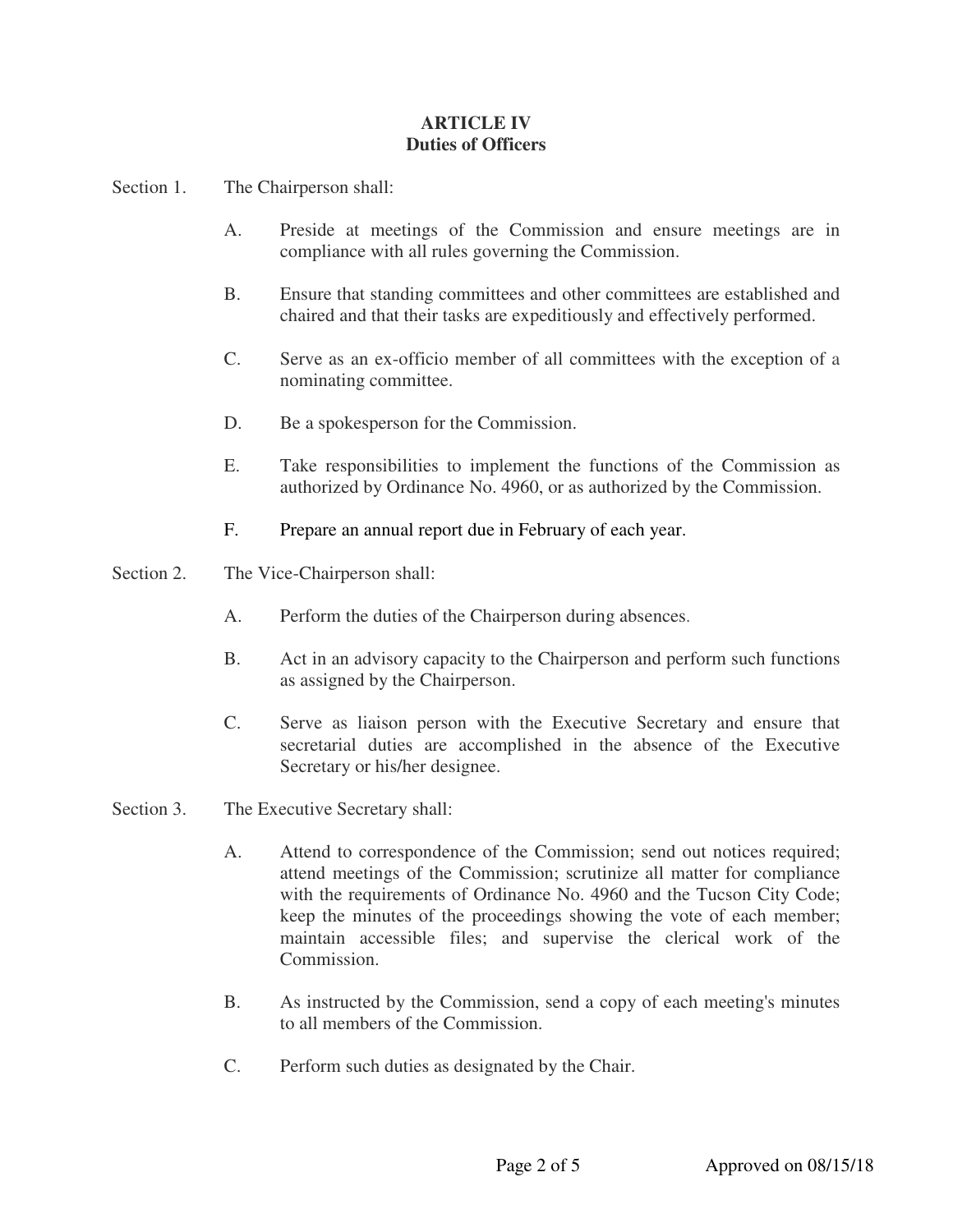### **ARTICLE V Duties of Commissioners**

| Section 1. | A.             | Shall be a person who is proven to be knowledgeable about and involved<br>in the issues and concerns related to people with disabilities.             |
|------------|----------------|-------------------------------------------------------------------------------------------------------------------------------------------------------|
|            | <b>B.</b>      | Shall remain mindful that your service on CODI is to serve the greater<br>disability community.                                                       |
|            | $\mathbf{C}$ . | Shall have relevant experience, such as serving on boards / committees /<br>subcommittees or other professional / educational / leadership expertise. |
|            | D.             | Shall be supportive of the aims of the Tucson Commission on Disabilities<br>Issues.                                                                   |
| Section 2. | A.             | Attend monthly meetings of the commission.                                                                                                            |
|            | <b>B.</b>      | Review and be prepared to discuss meeting materials.                                                                                                  |
|            | C.             | Actively serve on at least one ad-hoc / subcommittee and attend those<br>meetings.                                                                    |
|            | D.             | Understand the commission's strategic goals to sufficiently represent<br>CODI in the community.                                                       |
|            | Е.             | When necessary, actively liaison with city departments and partners.                                                                                  |

## **ARTICLE VI Committees**

- Section 1. All Commission meetings will be conducted in accordance with the Arizona Public Open Meeting Law, A.R.S. 38-431.
- Section 2. Standing committees and other committees shall be designated as deemed necessary by the Commission.
- Section 3. Membership and responsibilities shall be designated by the committee.
- Section 4. A. Standing committees must be composed entirely of Commission members.
	- B. Subcommittees and other committees will be composed of one or more Commission members and any interested citizen/resident to serve as members.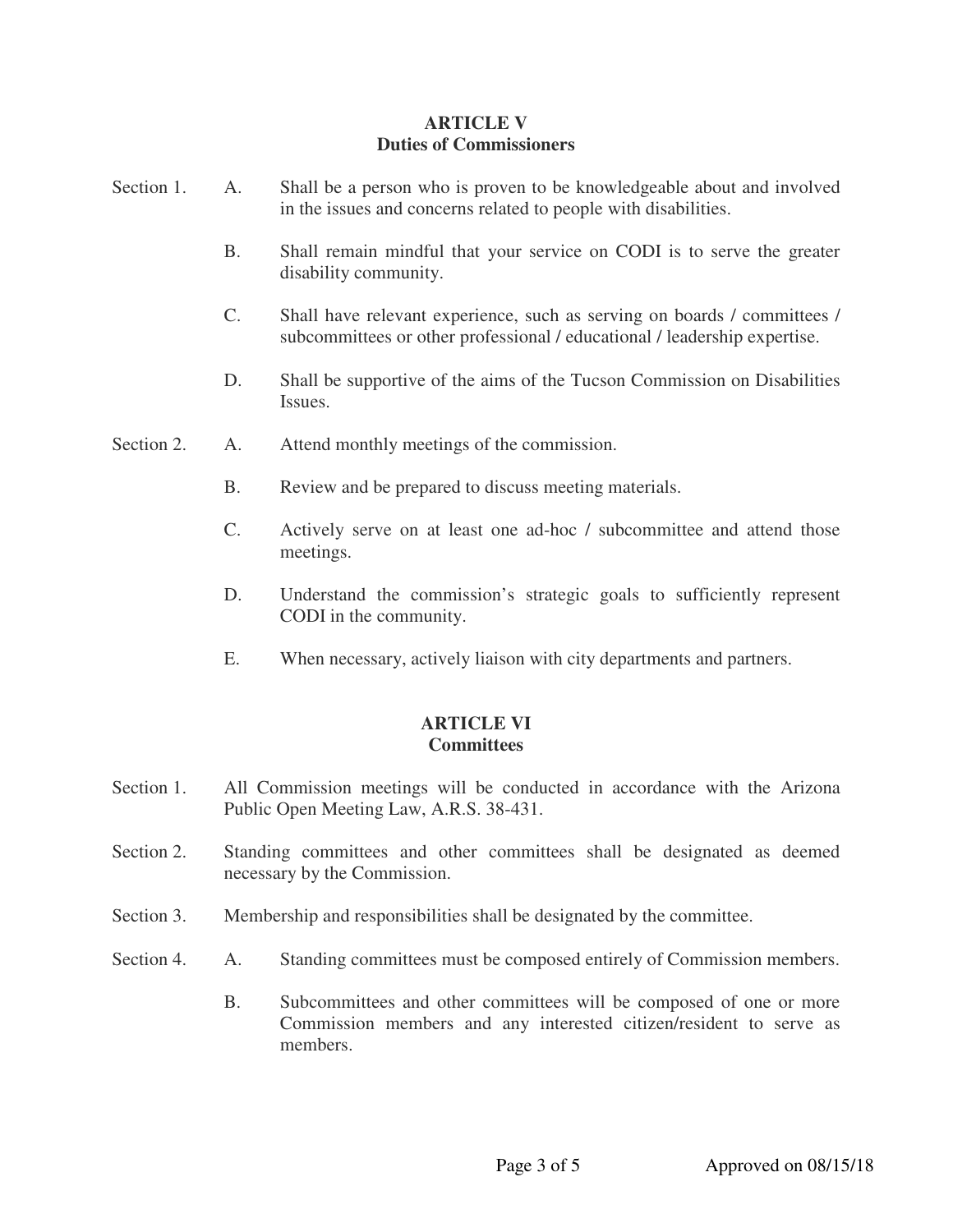#### **ARTICLE VII Meetings**

- Section 1. The Commission shall hold a minimum of eight meetings per year.
- Section 2. A quorum **(6)** shall consist of half plus one of the authorized members **(11)**.
- Section 3. The act of a majority of the commissioners present at a meeting at which there is a quorum shall be the act of the commission unless the act of a greater number is required by law or by these bylaws.
- Section 4. The Commission shall hold an annual meeting.
- Section 5. Member decision-making actions will be governed by the provisions of the Arizona law on Conflict of Interest, A.R.S. 38-501.

### **ARTICLE VIII Parliamentary Authority**

The parliamentary authority of the Commission on Disability Issues shall be Robert's Rules of Procedures, as applicable. Operational authority of the Commission shall be the policies dictated in the Tucson Code, as applicable.

#### **ARTICLE IX Membership**

- Section 1. In accordance with provision of the Tucson Code, Article VII, Section 10A-77, the Commission shall be composed of eleven (11) members, who shall serve without compensation. The Mayor and Council shall individually appoint one (1) member of the commission. In addition, the City Manager shall appoint four (4) members of the commission. (Amended in accordance with Ordinance #11355 adopted by Mayor and Council on May 3, 2016)
- Section 2. Conduct and authority governing the membership shall be in accordance with Tucson Code, Article XIII, Section 10A-134.

#### **ARTICLE X Removal of Officers**

Section 1. The Commission may by a two-thirds vote of those commissioners appointed and qualified at any one time, have the power to remove any officer or member for reasonable cause. Such cause may include, but is not limited to, malfeasance and misfeasance.